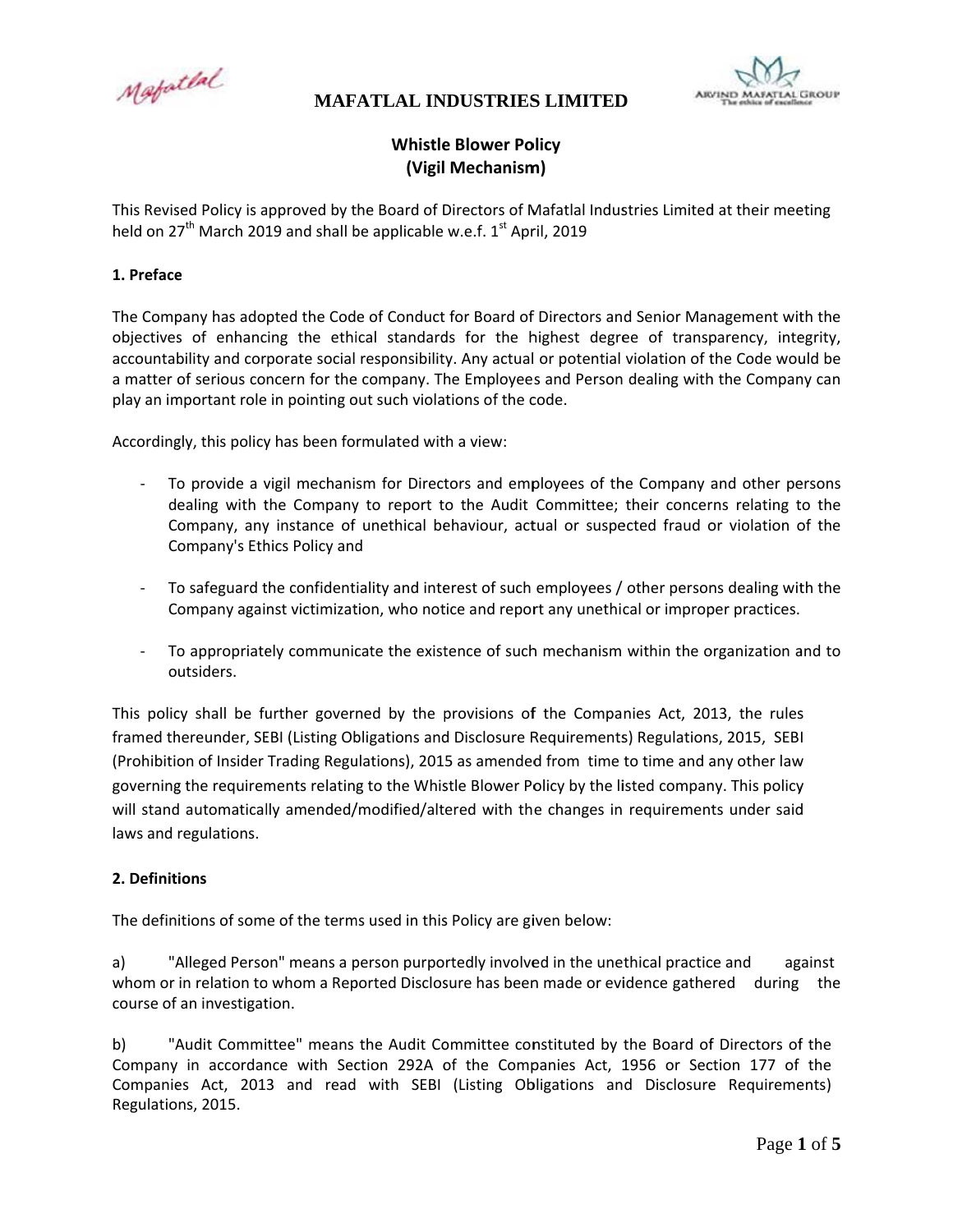Mapatlal



 $\mathsf{C}$ "Compliance Officer" means Company Secretary of the Company.

"Director" means every person appointed as Director of the Company in accordance with the d) provisions of the Companies Act, 1956 or Companies Act, 2013.

Employee means every employee of the Company (whether working in India or abroad).  $e)$ 

 $f$ "Investigators" means committee of officials as may be decided by the Audit Committee to carry out investigation in the Reported Disclosure.

g) "Person dealing with the Company' means vendors, customers, contractual service providers, contractors, agency staff or any other outside parties / non-employees dealing with the Company, whether directly or indirectly.

h) "Reported Disclosure" means any communication made in good faith that demonstrates information that may evidence any instance of unethical or improper behaviour / practice (not necessarily a violation of Law), actual or suspected fraud or violation of the Company's Code of Conduct or ethics policy and shall include notification to the Company of any unethical business conduct or illegal acts, leakage or suspected leakage of the Unpublished Price Sensitive Information (UPSI) as defined hereinafter in this policy.

The unethical practice shall also include the following :

- Criminal offences (corporate fraud, corruption, bribery or theft), which has been or is likely to he committed.
- Unethical business conduct and serious irregularities, regulatory or financial. Conflict of  $\bullet$ business interests.
- Misuse of Company Assets, Authority, Funds etc.  $\bullet$
- Willful suppression of facts or Mis-statement in any Company's records. Falsification of transactions/documents.
- Miscarriage of justice or any willful discrimination by the Management.
- Actions taken or proposed to be taken by the Management or acts of omissions by Management which will endanger safety of any employee/person.
- Misuse of authority which may adversely affect the interest of the Company.
- Any other form of improper action or conduct concerning the Company or violation of  $\bullet$ any code of conduct of the Company.

h) unpublished price sensitive information as defined under SEBI (Prohibition of Insider Trading Regulations), 2015 as amended from time to time, and includesany information, relating to the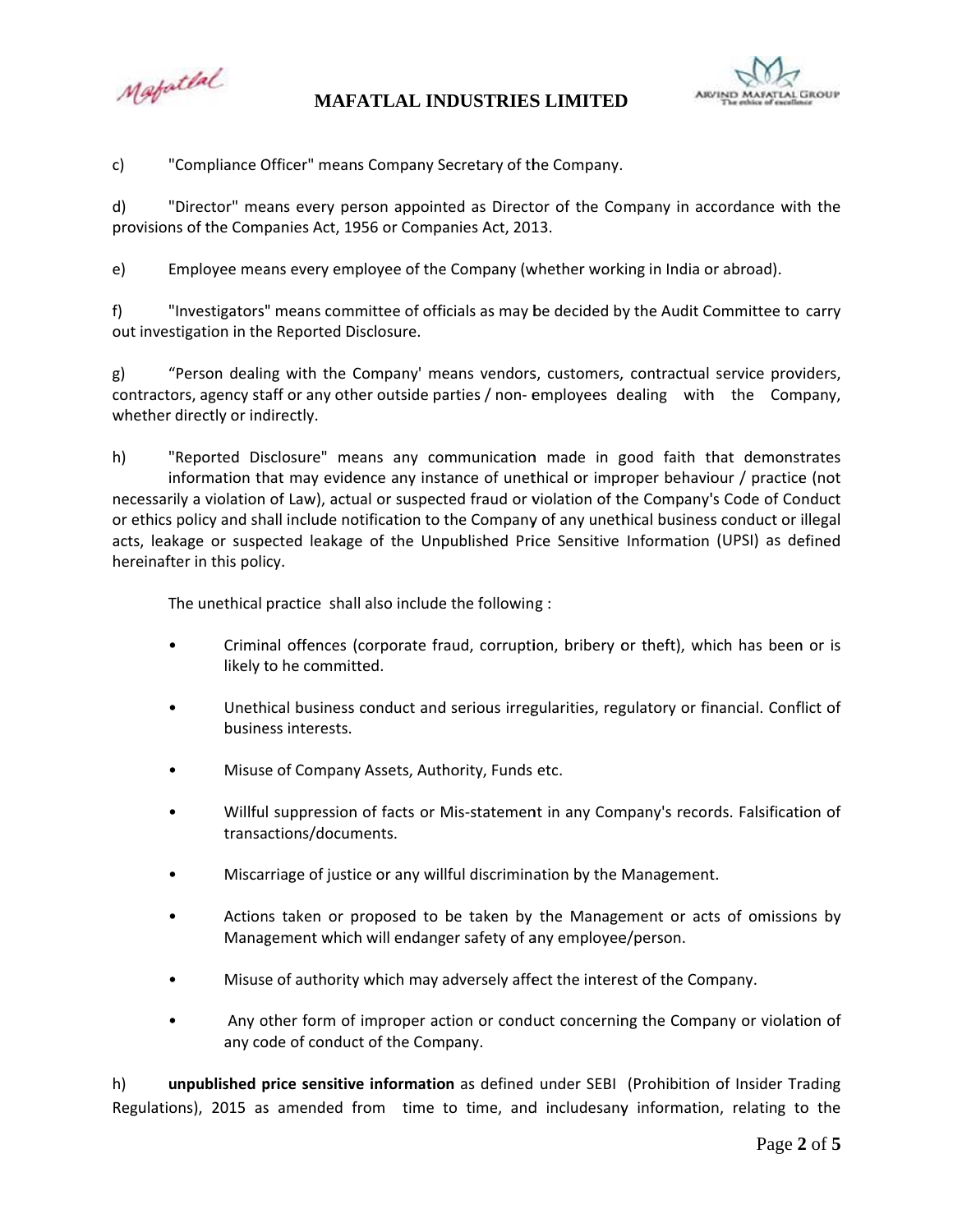Mapatlal



company or its securities, directly or indirectly, that is not generally available which upon becoming generally available, is likely to materially affect the price of the securities of the company and shall, ordinarily include but not restricted to, information relating to the following: -

(i) financial results; (ii) dividends; (iii) change in capital structure; (iv) mergers, de-mergers, acquisitions, delistings, disposals and expansion of business and such other transactions; and (v) changes in key managerial personnel.

i)."Whistle Blower" means a Director, an Employee and / or any other person dealing with the Company and making a Reported Disclosure under this Policy.

### 3. Scope

All the Directors and Employees of the Company and other persons dealing with the Company are eligible to make Reported Disclosures under the Policy. The Reported Disclosures may be in relation to matters concerning the Company and those dealing with the Company.

#### 4. Policy

The Company is committed to openness, transparency and accountability in all its affairs to achieve highest standards of Governance. The Policy reinforces the Company's approach by providing a forum to the Directors, Employees and other persons dealing with the Company to voice their concerns about suspected or actual unethical or improper practice.

#### 5. Disqualifications

While it would be ensured that the identity of genuine Whistle Blowers are protected and they are not subject to any kind of unfair treatment, any misuse of such protection would warrant disciplinary action.

Protection under this Policy would not mean protection from disciplinary action against false or bogus allegations made by a Whistle Blower, knowing it to be false or bogus, or any reported disclosures made with a mala fide intention.

Whistle Blowers, who make three or more Reported Disclosures, which have been subsequently found to be malafide, frivolous, malicious, or reported otherwise than in good faith, will be disqualified from making further Reported Disclosures under this Policy.

#### 6. Procedure

All Reported Disclosures should be addressed to the Compliance Officer - Mr. Ashish Karanji, Company Secretary of the Company. It should be addressed through email or in writing as to ensure a clear understanding of the issues raised and not be speculative.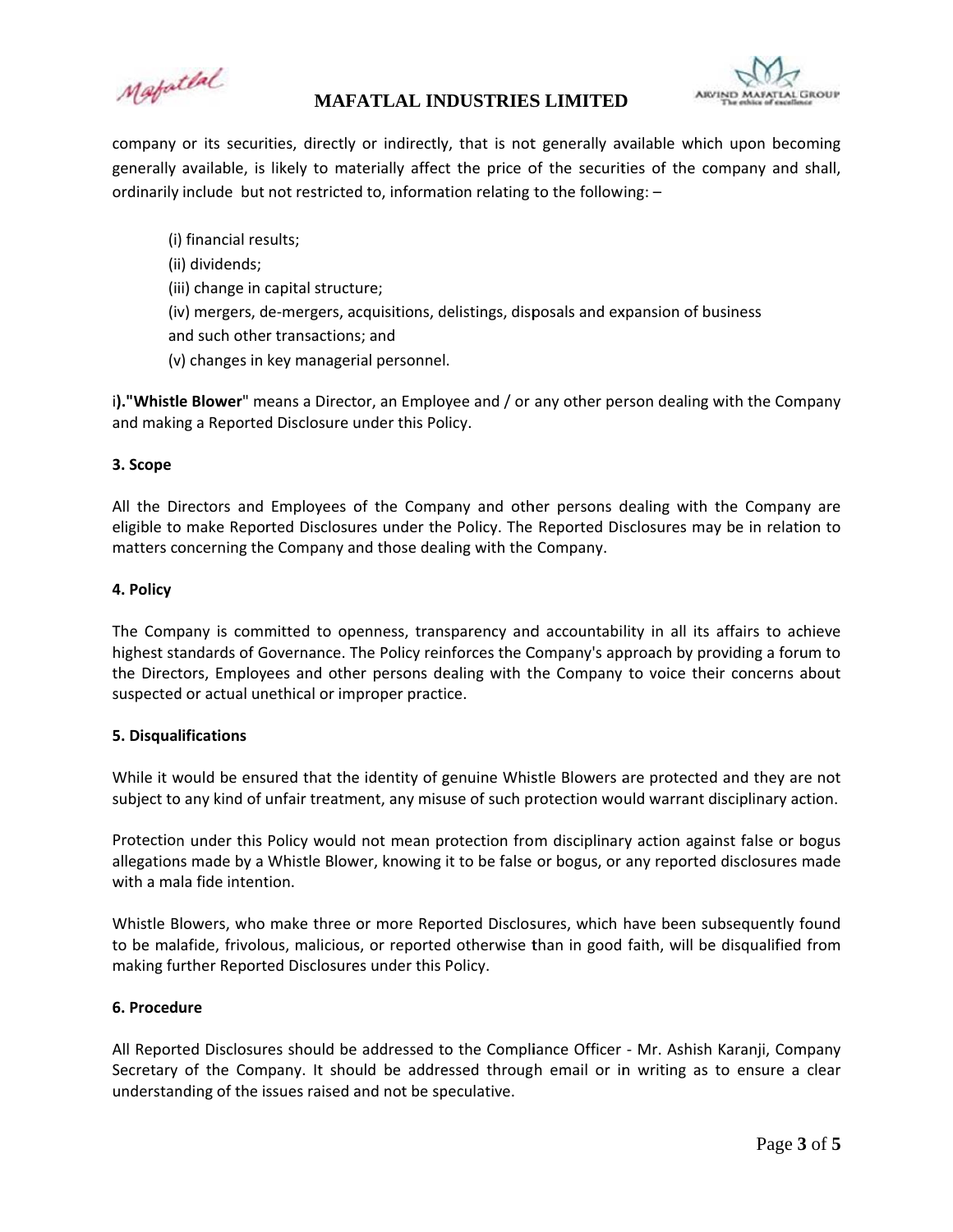Mapatlal



Postal Address:

Mr. Ashish A. Karanji, Compliance Officer Mafatlal Industries Limited, Registered Office: 301-302, Heritage Horizon, Off: C G Road, Navrangpura, Ahmedabad 380009. Electronic Mail (E-mail): whistleblow@mafatlals.com

#### **Unrestricted Access to Audit Committee:**

The whistle blower can also have access to the Chairman of the Audit Committee in case of serious misconduct / unethical practice or in appropriate or exceptional cases. And the whistle blower shall not be restricted to such access in anyways.

The Reported Disclosure shall include:

- The name of the employee & department for internal whistle blower and name of the complainant, his/her Company name& address for external whistle blower.
- The nature and facts of the Reported disclosure;  $\bullet$
- $\bullet$ The impact / effect either monetary or otherwise on the Company, if possible.

#### Inquiry by MD and/or CEO OR by Audit Committee:

The Compliance Officer will present all the Reported Disclosures including involving complaints against Officers up to the level of Senior Manager to the Managing Director and/or Chief Executive Officer of the Company while the allegations/complaints against the employee in the cadre of Dy. General Manager (DGM) and above shall be directly reported to the Audit Committee of the Board of Directors of the Company.

The Managing Director or the Audit Committee, as the case may be, shall consider factors like gravity of the alleged unethical practice and its impact and accordingly appoint Investigators to further investigate.

Appropriate care would be taken to keep the identity of the Whistle Blower, confidential.

The process of investigation shall be kept confidential to the extent possible given the legitimate needs of law and the investigation. The person/s alleged to be involved in the unethical practice, shall cooperate with the Investigators during investigation. Such person/s shall have a reasonable opportunity of being heard.

No evidence shall be withheld, destroyed or tampered with, and witnesses shall not be influenced, coached, threatened or intimidated, by any employee/person.

The Investigators shall complete the investigation within 45 (forty-five) days or within such period as granted by the Audit Committee. Investigators shall submit the report to the Chairman of the Audit Committee.

Decision on the report would be taken by the Committee within 30 (thirty) days from the date of receiving Investigators Report. The Whistle Blower may appear directly before the Audit Committee in exceptional circumstances. The decision would be communicated to the Whistle Blower and the alleged persons by the Compliance Officer.